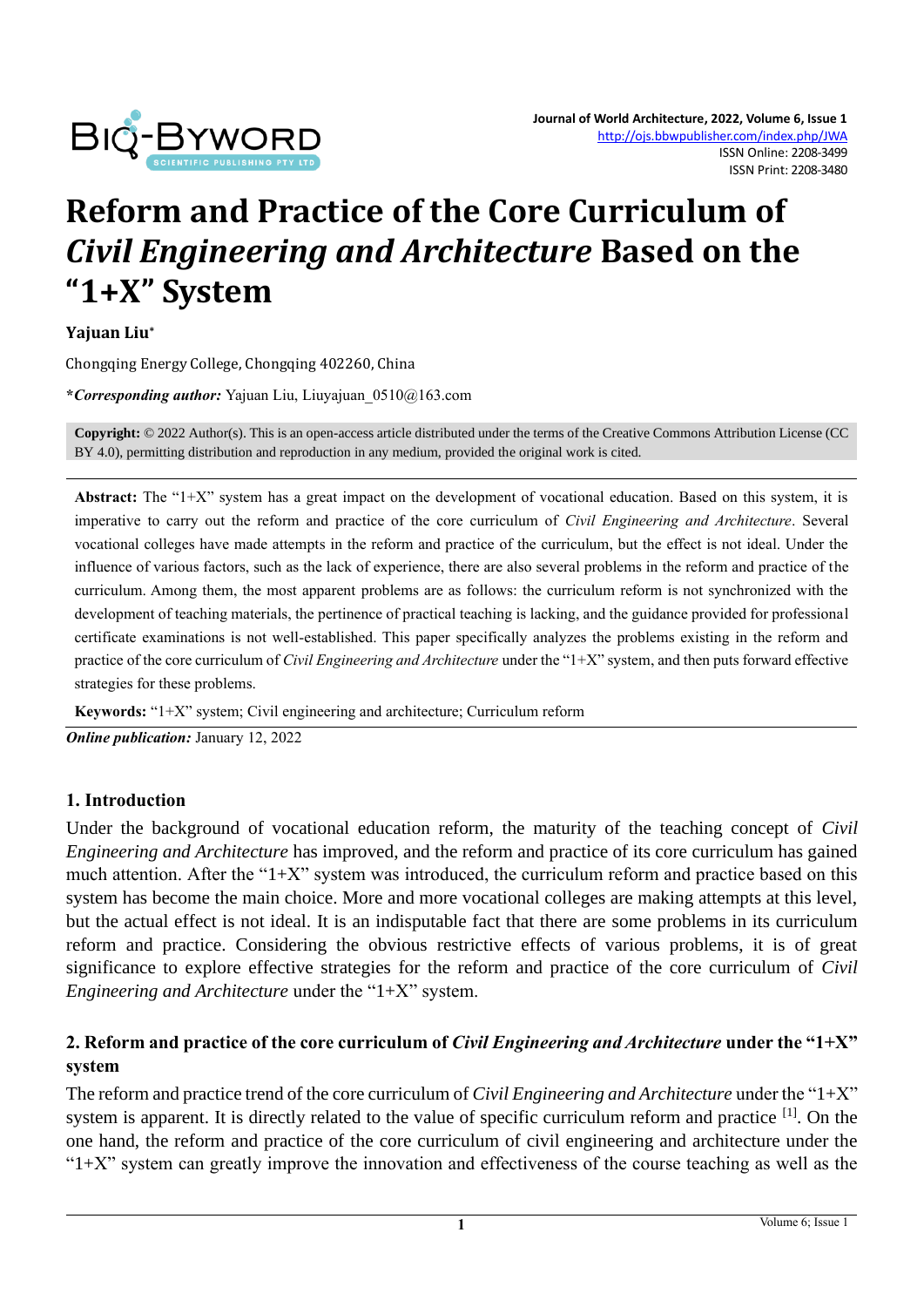quality of professional teaching. On the other hand, it can deepen students' understanding of professional knowledge and help students better improve their basic professional skills as well as obtain professional certificates, so as to promote better development. This indicates that whether from the perspective of vocational education development and curriculum reform, or from the perspective of students' growth and development, it is necessary to actively carry out corresponding curriculum reform and practice under the " $1+X$ " system. For vocational colleges and civil architecture teachers, they also need to think more deeply about the reform and practice of its core curriculum.

# **3. Problems existing in the reform and practice of the core curriculum of** *Civil Engineering and Architecture* **under the "1+X" system**

# **3.1. Unsynchronized curriculum reform with textbook development**

In the reform and practice of the core curriculum of *Civil Engineering and Architecture* under the "1+X" system, many vocational colleges are not keeping up with the development of school-based teaching materials, resulting in an asynchrony in the curriculum reform with the development of teaching materials  $[2]$ . Generally speaking, as long as curriculum reform is involved, it needs to be adjusted at the teaching level. In addition to selecting innovative teaching methods, it is also important to introduce new teaching contents. At this stage, the teaching of civil engineering and architecture in vocational education is highly dependent on the teaching materials, in which the content framework of the teaching materials determines the knowledge framework in the curriculum teaching. However, theoretical knowledge accounts for a large proportion in many teaching materials. Teaching based on the inherent curriculum teaching does not provide effective support for the reform and practice of its core curriculum under the " $1+X$ " system. At the same time, it does not provide sufficient support for the cultivation and improvement of students' professional skills. In the specific curriculum reform and practice, as the development of teaching materials is not synchronous in practice, the continuous use of previous teaching materials is not conducive to the reform and practice of the curriculum.

# **3.2. Lacking pertinence in practical teaching**

In the reform and practice of the core curriculum of *Civil Engineering and Architecture* under the "1+X" system, the lack of pertinence in practical teaching is also a problem. Since the " $1+X$ " system emphasizes more on the cultivation of students' professional skills, it has become a goal for students to obtain relevant certificates of civil engineering based on the cultivation of professional skills. In this case, practical teaching has become the main form of teaching. Most vocational colleges are also driving the reform and practice of its core curriculum around practical teaching activities. Through analyzing the curriculum reform and practice of *Civil Engineering and Architecture* in several vocational colleges, it has been ascertained that although the importance of practical teaching is increasing, the pertinence of practical teaching is obviously lacking, which makes practical teaching a mere form. In the long run, it will be difficult to make a confounding breakthrough in the curriculum reform and practice.

# **3.3. Inadequate guidance in professional certificate examinations**

In the reform and practice of the core curriculum of *Civil Engineering and Architecture* under the "1+X" system, the problem of inadequate guidance in certificate examinations is also apparent. Under the " $1+X$ " system, it is necessary to help students obtain as many certificates as possible throughout the course. However, from the perspective of its curriculum reform and practice, many vocational colleges and teachers have not been guiding students properly in preparing for these certificate examinations. It is extremely difficult for students to obtain multilevel certificates, such as in Building Information Modeling (BIM). The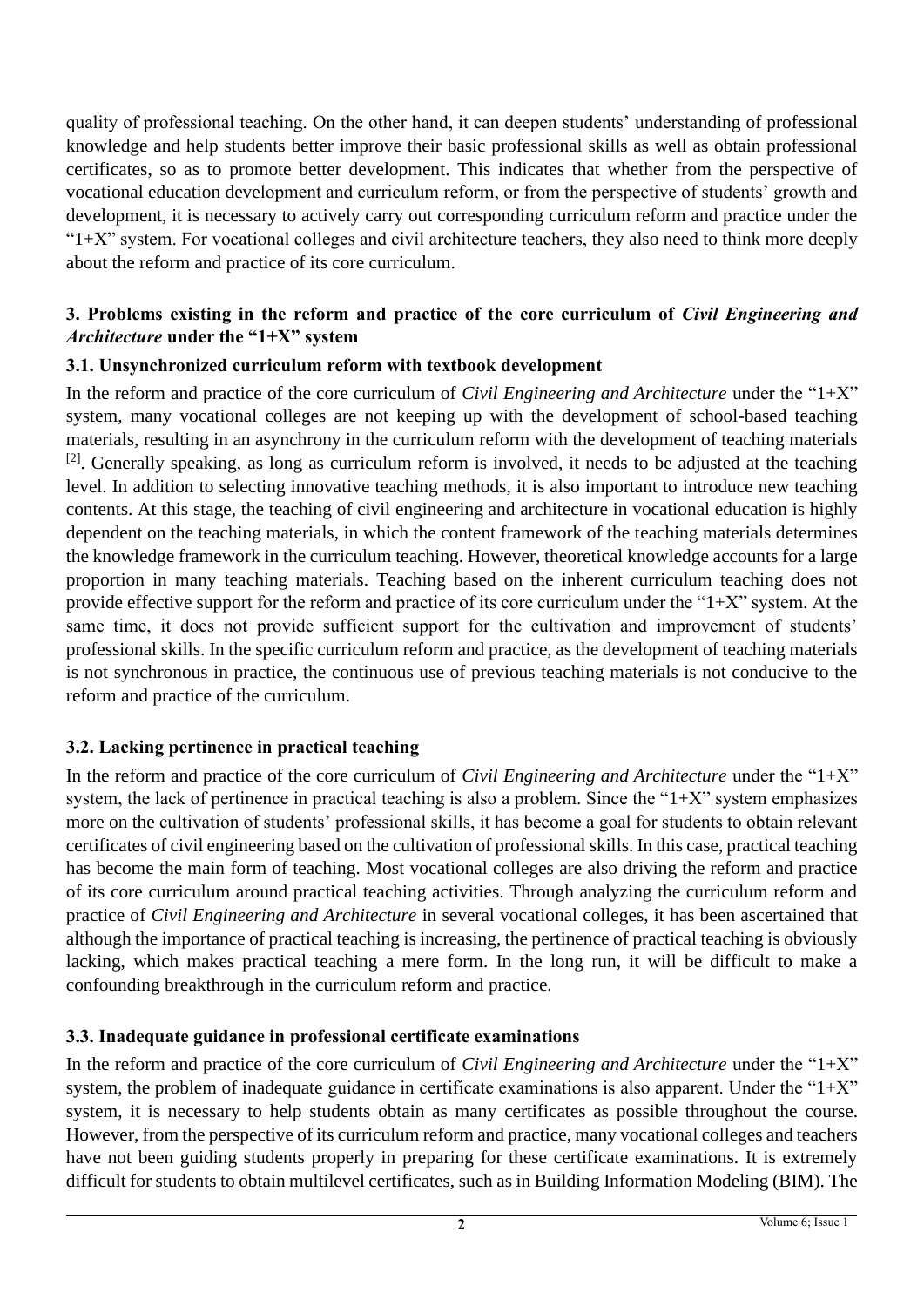acquisition of these certificates requires students to put in a lot of effort, and it is also inseparable from the guidance provided in curriculum teaching. However, in the specific reform and practice of the core curriculum, the guidance provided for these examinations is not properly established, which makes it difficult for many students to obtain the relevant certificates; thus, the effect of the curriculum reform and practice under the " $1+X$ " system is naturally below par.

# **4. Strategies for the reform and practice of the core curriculum of** *Civil Engineering and Architecture* **under the "1+X" system**

# **4.1. Developing school-based teaching materials that are in line with the curriculum reform and practical needs**

In the reform and practice of the core curriculum of *Civil Engineering and Architecture* under the "1+X" system, vocational colleges should develop school-based teaching materials in line with the needs of curriculum reform and practice [3]. For example, a vocational college in Xi'an has made attempts for the reform and practice in the teaching of many professional courses, such as in *Civil Engineering and Architecture*. With the reform and practice of the core curriculum of *Civil Engineering and Architecture*, the vocational college has also upgraded its school-based teaching materials. In the new materials, there is a high proportion of contents related to the vocational skills examination, including personnel cost, data processing, construction supervision, and building information modeling (BIM). With the development of school-based teaching materials, the explanation of theoretical knowledge in the curriculum reform and practice links better with practical teaching. Therefore, other vocational colleges also need to actively participate in the development of school-based teaching materials along with the curriculum reform and practice.

# **4.2. Improving the pertinence of practical teaching from the perspective of applied talent training**

It is also very important to improve the pertinence of practical teaching in the core curriculum of civil engineering courses from the perspective of applied talent training. It is an important matter which should not be disregarded in the curriculum reform and practice. For example, some vocational colleges are trying to cooperate with enterprises in the reform and practice of the core curriculum of *Civil Engineering and Architecture*, in order to create a link between professional course teaching inside the school and practical teaching outside the school. Under the " $1+X$ " system, considering the high demand of students for professional certificates, different students have different needs for different professional certificates. Therefore, in the selection of off-campus practical teaching bases and students' practical teaching posts, schools need to communicate with the students to promote the curriculum reform and better highlight the practical value by improving the pertinence of practical teaching.

# **4.3. Strengthening the guidance in professional certificate examinations**

In the reform and practice of the core curriculum of *Civil Engineering and Architecture*, it is imperative to strengthen the guidance in relevant professional certificate examinations. In the specific curriculum reform and practice, professional curriculum teachers should communicate with the students in an in-depth manner about relevant professional certificate examinations and help students to meet their needs in preparing for various certificate examinations. In addition to explaining course knowledge in classroom teaching and cultivating students' professional skills in practical teaching, teachers should also regularly carry out teaching activities that are related to relevant professional certificate examinations in the overall teaching process. By interpreting specific tested points, professional knowledge, and skill requirements in these certificate examinations, students would be able to understand and learn about the difficulty and